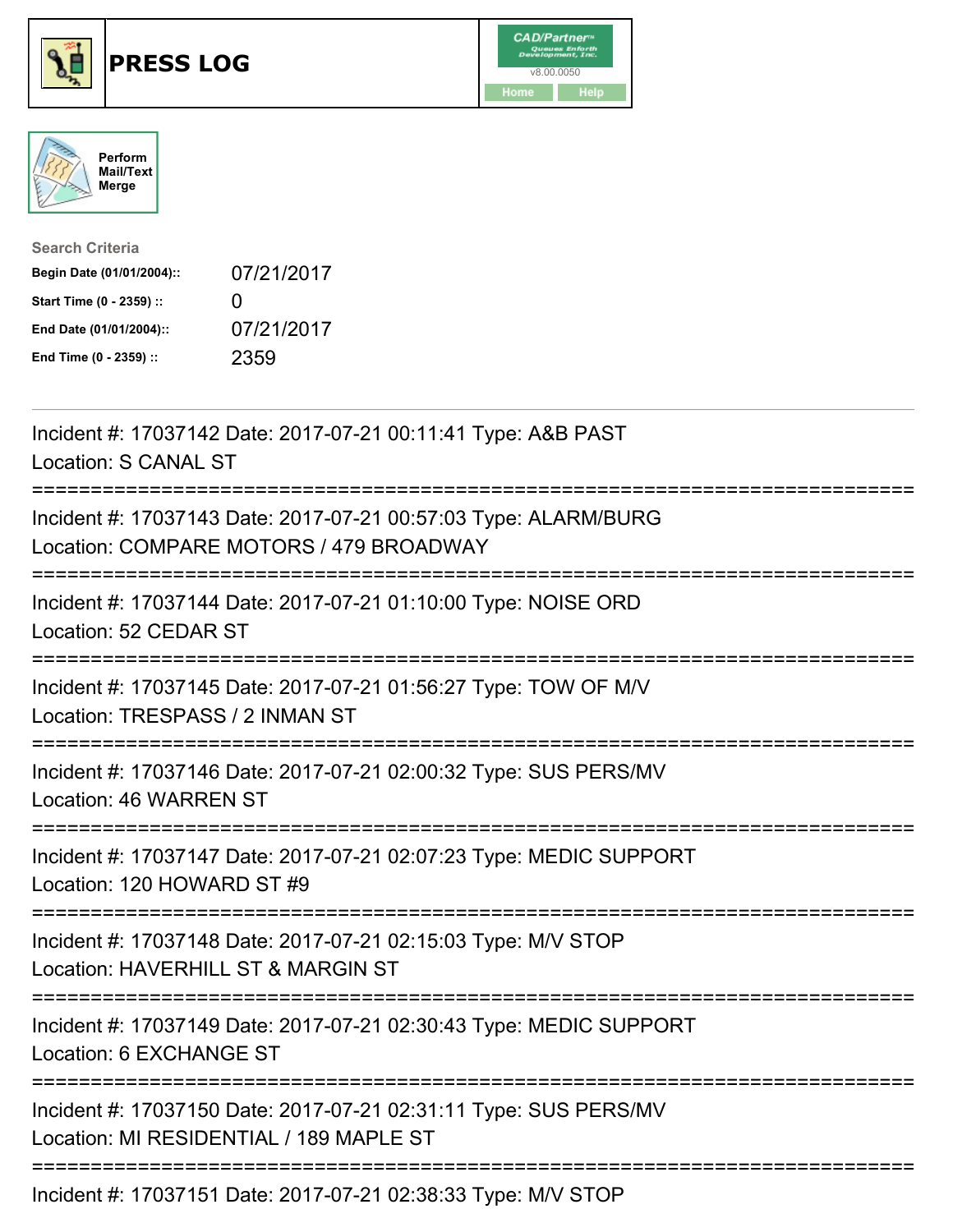Location: LAWRENCE ST

| Incident #: 17037152 Date: 2017-07-21 02:41:16 Type: SUS PERS/MV<br>Location: AMERICAN TAXI / 326 BROADWAY       |
|------------------------------------------------------------------------------------------------------------------|
| ==================<br>Incident #: 17037153 Date: 2017-07-21 02:42:53 Type: KEEP PEACE<br>Location: 71 NEWBURY ST |
| Incident #: 17037154 Date: 2017-07-21 02:43:35 Type: SUICIDE ATTEMPT<br>Location: 158 PROSPECT ST                |
| Incident #: 17037155 Date: 2017-07-21 02:45:04 Type: E911 HANGUP<br>Location: 30 LAWRENCE ST #1A                 |
| Incident #: 17037156 Date: 2017-07-21 03:13:46 Type: NOISE ORD<br>Location: 167 ARLINGTON ST                     |
| Incident #: 17037157 Date: 2017-07-21 03:14:08 Type: M/V STOP<br>Location: ANDOVER ST & OSGOOD ST                |
| Incident #: 17037158 Date: 2017-07-21 03:20:21 Type: M/V STOP<br>Location: ESSEX ST & UNION ST                   |
| Incident #: 17037159 Date: 2017-07-21 03:23:59 Type: M/V STOP<br>Location: ESSEX ST & UNION ST                   |
| Incident #: 17037160 Date: 2017-07-21 03:29:44 Type: FIRE<br>Location: 381 HAMPSHIRE ST FL 3                     |
| Incident #: 17037161 Date: 2017-07-21 04:15:23 Type: B&E/MV/PROG<br>Location: 77 AVON ST FL 2                    |
| Incident #: 17037162 Date: 2017-07-21 04:27:56 Type: M/V STOP<br>Location: HAMPSHIRE ST & PARK ST                |
| Incident #: 17037163 Date: 2017-07-21 06:57:29 Type: PARK & WALK<br>Location: BROADWAY & HAVERHILL ST            |
| Incident #: 17037164 Date: 2017-07-21 07:06:56 Type: CK WELL BEING<br>Location: 24 KNOX ST                       |
| Incident #: 17037165 Date: 2017-07-21 07:20:59 Type: M/V STOP                                                    |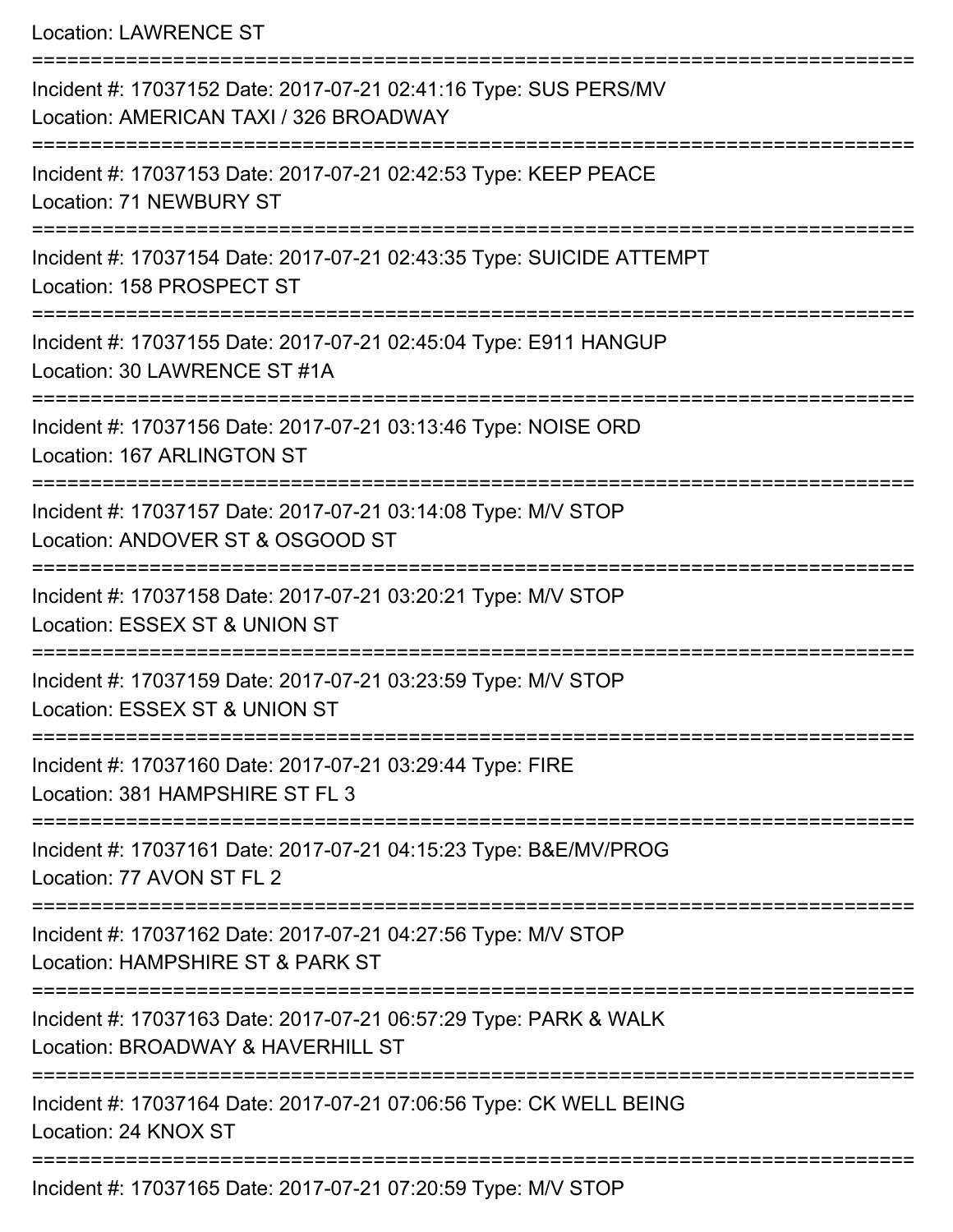=========================================================================== Incident #: 17037166 Date: 2017-07-21 07:56:11 Type: M/V STOP Location: 72 MANCHESTER ST =========================================================================== Incident #: 17037167 Date: 2017-07-21 07:59:16 Type: M/V STOP Location: MERRIMACK ST & S BROADWAY =========================================================================== Incident #: 17037168 Date: 2017-07-21 08:02:35 Type: UNWANTEDGUEST Location: MCDONALDS / 50 BROADWAY =========================================================================== Incident #: 17037169 Date: 2017-07-21 08:06:01 Type: M/V STOP Location: BERKELEY ST & JACKSON ST =========================================================================== Incident #: 17037170 Date: 2017-07-21 08:11:45 Type: M/V STOP Location: BENNINGTON ST & ERVING AV =========================================================================== Incident #: 17037171 Date: 2017-07-21 08:23:42 Type: AUTO ACC/PI Location: 454 S UNION ST =========================================================================== Incident #: 17037172 Date: 2017-07-21 08:33:05 Type: M/V STOP Location: BERKELEY ST & JACKSON ST =========================================================================== Incident #: 17037173 Date: 2017-07-21 08:38:36 Type: ALARM/BURG Location: COCO RESIDENCE / 37 E PLEASANT ST =========================================================================== Incident #: 17037174 Date: 2017-07-21 08:54:21 Type: MEDIC SUPPORT Location: 10 WINSLOW PL FL 3 =========================================================================== Incident #: 17037175 Date: 2017-07-21 08:56:49 Type: ASSSIT OTHER PD Location: VIOL. 209A / 167 ANDOVER ST =========================================================================== Incident #: 17037176 Date: 2017-07-21 09:03:23 Type: AUTO ACC/NO PI Location: BURGER KING / 187 BROADWAY =========================================================================== Incident #: 17037177 Date: 2017-07-21 09:25:29 Type: PARK & WALK Location: BROADWAY & COMMON ST =========================================================================== Incident #: 17037178 Date: 2017-07-21 09:43:10 Type: DRUG VIO Location: BROADWAY & LOWELL ST =========================================================================== Incident #: 17037179 Date: 2017-07-21 10:05:57 Type: INVEST CONT Location: 6 CONDUIT ST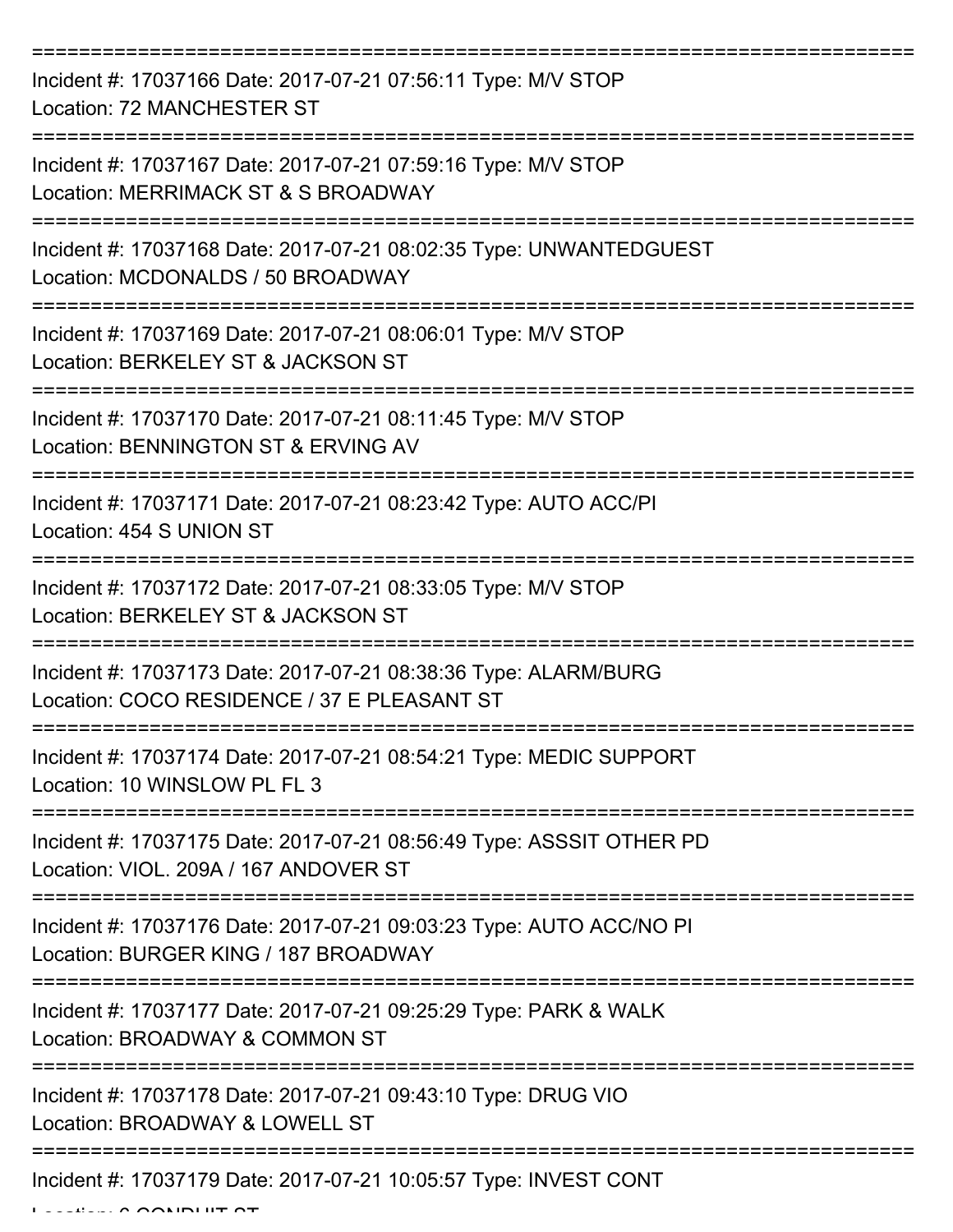| Incident #: 17037180 Date: 2017-07-21 10:16:01 Type: M/V STOP<br>Location: 50 MARTSON ST                     |
|--------------------------------------------------------------------------------------------------------------|
| Incident #: 17037181 Date: 2017-07-21 10:20:06 Type: AUTO ACC/NO PI<br>Location: 136 WATER ST                |
| Incident #: 17037182 Date: 2017-07-21 10:34:59 Type: M/V STOP<br>Location: 34 ALLSTON ST                     |
| Incident #: 17037183 Date: 2017-07-21 10:47:58 Type: ALARMS<br>Location: 33 FRANKLIN ST                      |
| Incident #: 17037185 Date: 2017-07-21 10:49:27 Type: M/V STOP<br>Location: ARLINGTON ST & BROADWAY           |
| Incident #: 17037184 Date: 2017-07-21 10:49:45 Type: M/V STOP<br>Location: 40 SALEM ST                       |
| Incident #: 17037186 Date: 2017-07-21 10:53:28 Type: M/V STOP<br>Location: LORING ST & MARKET ST             |
| Incident #: 17037187 Date: 2017-07-21 11:01:18 Type: M/V STOP<br>Location: ESSEX & APPLETON                  |
| Incident #: 17037188 Date: 2017-07-21 11:03:09 Type: SEX OFFENDER<br>Location: 90 LOWELL ST                  |
| Incident #: 17037189 Date: 2017-07-21 11:17:56 Type: MAL DAMAGE<br>Location: 6 BROOK ST                      |
| Incident #: 17037190 Date: 2017-07-21 11:43:04 Type: A&B PAST<br>Location: 333 HOWARD ST #19                 |
| Incident #: 17037191 Date: 2017-07-21 11:53:35 Type: CK WELL BEING<br>Location: FAMILY POOLS / 70 S BROADWAY |
| Incident #: 17037192 Date: 2017-07-21 12:00:27 Type: SUS PERS/MV<br>Location: BROADWAY & LOWELL ST           |
| Incident #: 17037193 Date: 2017-07-21 12:01:14 Type: FRAUD                                                   |

Location: 81 CDOCC CT #2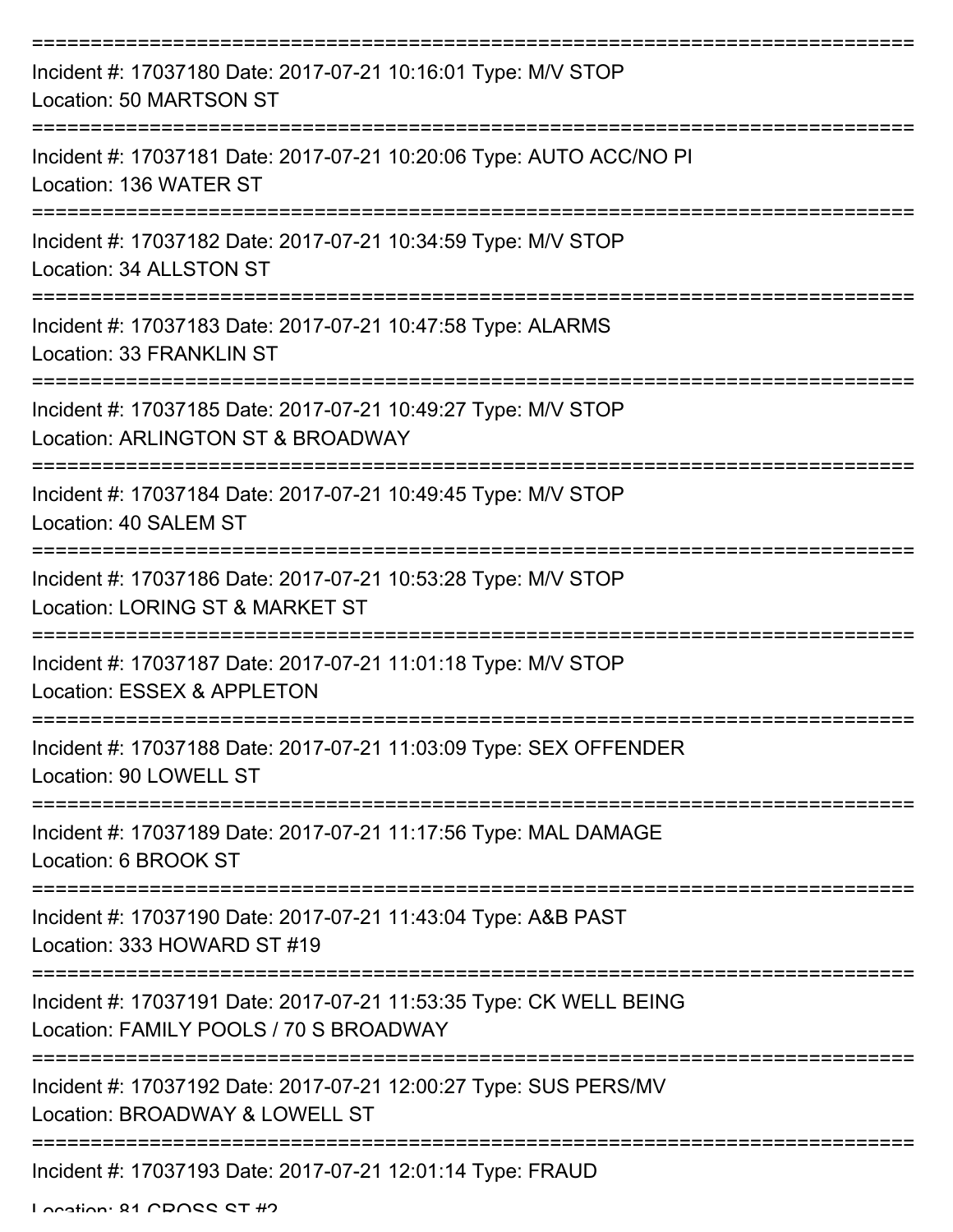| Incident #: 17037194 Date: 2017-07-21 12:02:38 Type: AUTO ACC/NO PI<br>Location: 356 HAVERHILL ST      |
|--------------------------------------------------------------------------------------------------------|
| Incident #: 17037195 Date: 2017-07-21 12:10:52 Type: DISTURBANCE<br>Location: 75 BROOKFIELD ST         |
| Incident #: 17037197 Date: 2017-07-21 12:18:41 Type: SUS PERS/MV<br>Location: 22 COLBY ST              |
| Incident #: 17037196 Date: 2017-07-21 12:19:54 Type: B&E/PAST<br>Location: 49 51 DOYLE ST              |
| Incident #: 17037198 Date: 2017-07-21 12:20:40 Type: THREATS<br>Location: 58 STEINER ST                |
| Incident #: 17037199 Date: 2017-07-21 12:40:13 Type: HIT & RUN M/V<br>Location: SUMMER ST & JACKSON ST |
| Incident #: 17037200 Date: 2017-07-21 13:14:59 Type: INVESTIGATION<br>Location: 66 ALLSTON ST          |
| Incident #: 17037201 Date: 2017-07-21 13:34:17 Type: DOMESTIC/PROG<br>Location: 249 FARNHAM ST #2      |
| Incident #: 17037203 Date: 2017-07-21 13:40:33 Type: ASSSIT OTHER PD<br>Location: 1A PLATT ST          |
| Incident #: 17037202 Date: 2017-07-21 13:40:47 Type: AUTO ACC/NO PI<br>Location: 5 SOUTH UNION         |
| Incident #: 17037204 Date: 2017-07-21 13:41:11 Type: MAN DOWN<br>Location: BROADWAY & COMMON ST        |
| Incident #: 17037205 Date: 2017-07-21 14:03:20 Type: THREATS<br>Location: 383 HAVERHILL ST             |
| Incident #: 17037206 Date: 2017-07-21 14:14:32 Type: M/V STOP<br>Location: ALDER ST & SPRUCE ST        |
| Incident #: 17037207 Date: 2017-07-21 14:30:11 Type: M/V STOP                                          |

Location: 19 CUSTER ST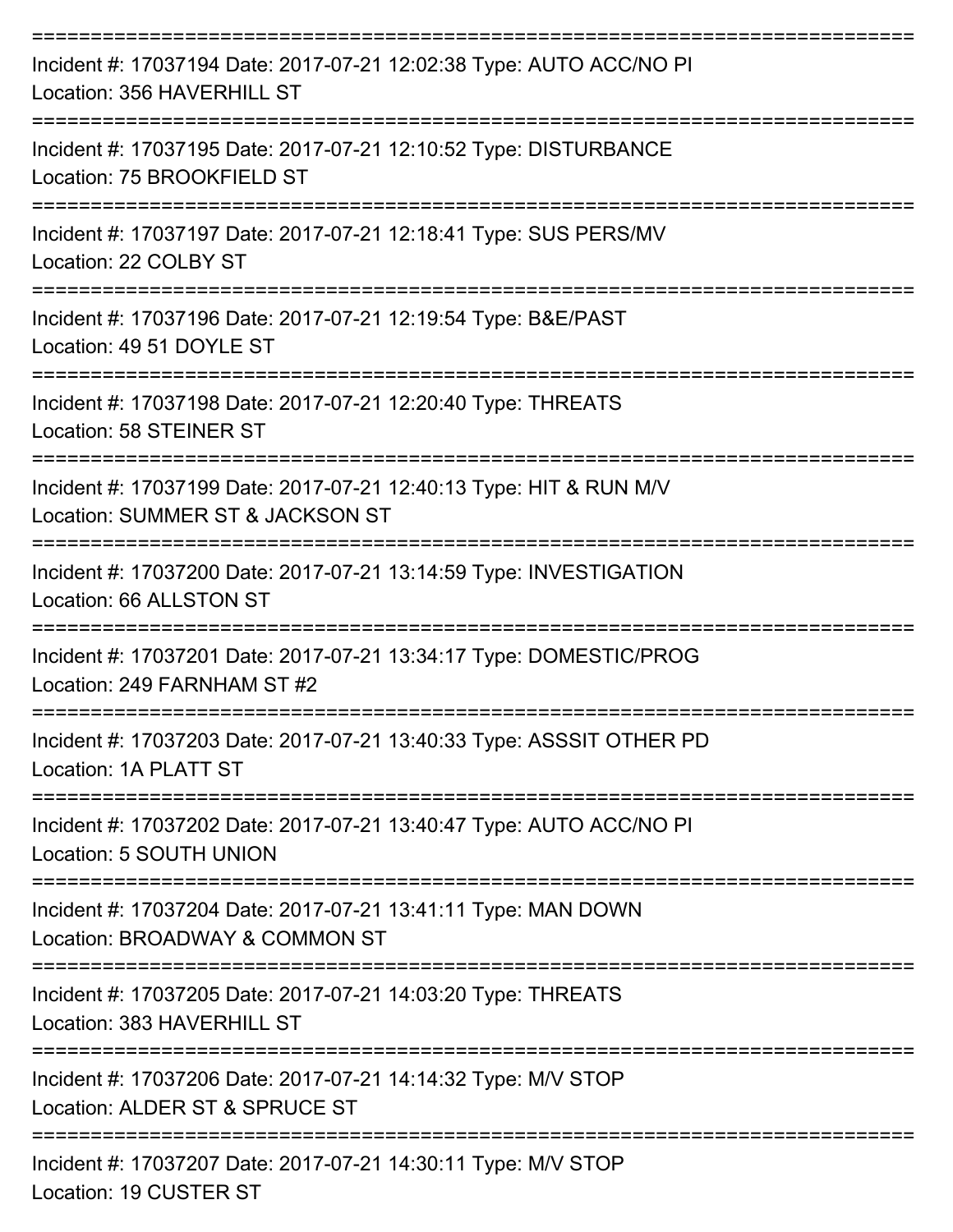| Incident #: 17037208 Date: 2017-07-21 14:41:41 Type: MEDIC SUPPORT<br>Location: 53 WOODLAND ST                                         |
|----------------------------------------------------------------------------------------------------------------------------------------|
| Incident #: 17037209 Date: 2017-07-21 14:42:43 Type: M/V STOP<br>Location: 127 BERKLEY<br>----------------------------------           |
| Incident #: 17037210 Date: 2017-07-21 14:51:49 Type: M/V STOP<br>Location: LEXINGTON ST & PARK ST                                      |
| Incident #: 17037211 Date: 2017-07-21 15:01:40 Type: NOISE ORD<br>Location: 7 THORNDIKE ST FL 1STFL                                    |
| Incident #: 17037212 Date: 2017-07-21 15:14:47 Type: M/V STOP<br>Location: CHESTNUT ST & WHITE ST                                      |
| Incident #: 17037213 Date: 2017-07-21 15:15:11 Type: ALARM/BURG<br>Location: MAWYIN RESD / 6 SCHOOL ST<br>---------------------------- |
| Incident #: 17037214 Date: 2017-07-21 15:20:34 Type: LARCENY/PAST<br>Location: DR WAN MEDICAL OFFICE / 320 ESSEX ST                    |
| Incident #: 17037215 Date: 2017-07-21 15:30:35 Type: SUS PERS/MV<br>Location: 154 UNION ST                                             |
| Incident #: 17037216 Date: 2017-07-21 15:39:51 Type: ALARM/BURG<br>Location: CHARTER SCHOOL / 400 HAVERHILL ST                         |
| Incident #: 17037217 Date: 2017-07-21 15:44:59 Type: UNWANTEDGUEST<br>Location: ACTON ST & BROADWAY                                    |
| Incident #: 17037218 Date: 2017-07-21 15:46:54 Type: 209A/SERVE<br>Location: 58 STEINER ST                                             |
| Incident #: 17037219 Date: 2017-07-21 16:14:10 Type: M/V STOP<br>Location: BROADWAY & MANCHESTER ST                                    |
| Incident #: 17037220 Date: 2017-07-21 16:18:29 Type: LARCENY/PAST<br>Location: 160 PARKER ST                                           |
| Incident #: 17037221 Date: 2017-07-21 16:22:01 Type: SUS PERS/MV<br>Location: NESMITH ST & OREGON AV                                   |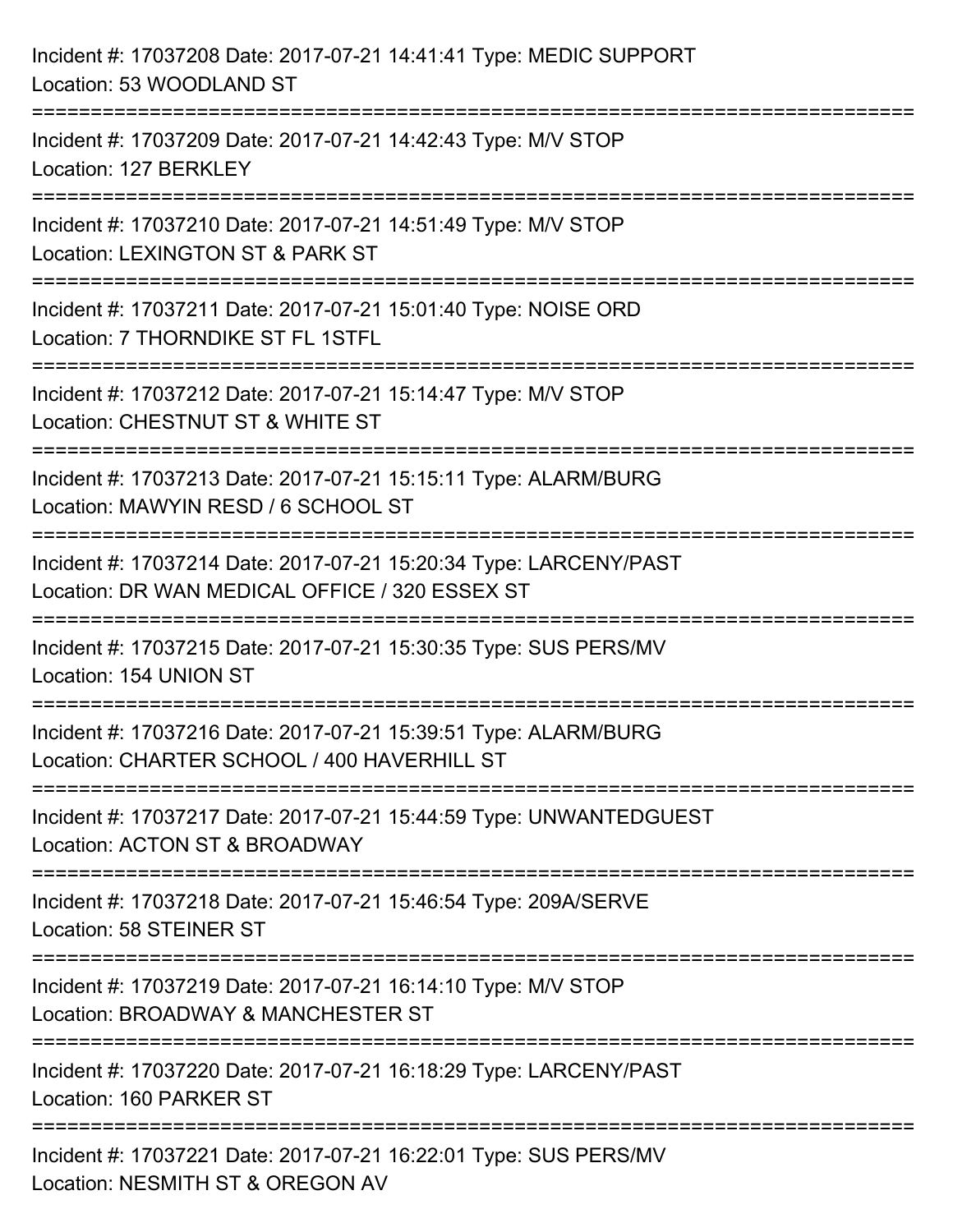| Incident #: 17037222 Date: 2017-07-21 16:26:49 Type: SUS PERS/MV<br>Location: ERVING AV & HAMPSHIRE ST                          |
|---------------------------------------------------------------------------------------------------------------------------------|
| Incident #: 17037223 Date: 2017-07-21 16:36:59 Type: LARCENY/PAST<br>Location: 10 CARVER ST                                     |
| Incident #: 17037224 Date: 2017-07-21 16:37:28 Type: HARASSMENT<br>Location: 360 MERRIMACK ST                                   |
| Incident #: 17037225 Date: 2017-07-21 16:50:33 Type: M/V STOP<br>Location: BROADWAY & CROSS                                     |
| Incident #: 17037226 Date: 2017-07-21 16:58:00 Type: DISTURBANCE<br>Location: DAYBREAK SHELTER / 19 WINTER ST<br>============== |
| Incident #: 17037227 Date: 2017-07-21 17:13:31 Type: AUTO ACC/NO PI<br>Location: JADE GARDEN / 368 BROADWAY                     |
| Incident #: 17037228 Date: 2017-07-21 17:18:45 Type: MISSING PERS<br>Location: 125 WEST ST                                      |
| Incident #: 17037229 Date: 2017-07-21 17:27:48 Type: CK WELL BEING<br>Location: BROADWAY                                        |
| Incident #: 17037230 Date: 2017-07-21 17:36:09 Type: LOST PROPERTY<br>Location: 90 LOWELL ST                                    |
| Incident #: 17037231 Date: 2017-07-21 17:51:07 Type: INVEST CONT<br>Location: 7 WINTHROP AV                                     |
| Incident #: 17037232 Date: 2017-07-21 17:58:06 Type: 209A/VIOLATION<br>Location: 14 WOOD LANE                                   |
| Incident #: 17037235 Date: 2017-07-21 18:02:09 Type: UNKNOWN PROB<br>Location: 99 ESSEX ST                                      |
| Incident #: 17037234 Date: 2017-07-21 18:02:26 Type: DISTURBANCE<br>Location: SOUTH LAWRENCE EAST SCHOOL / 165 CRAWFORD ST      |
| Incident #: 17037233 Date: 2017-07-21 18:02:44 Type: NOISE ORD<br>Location: 310 LOWELL ST                                       |

===========================================================================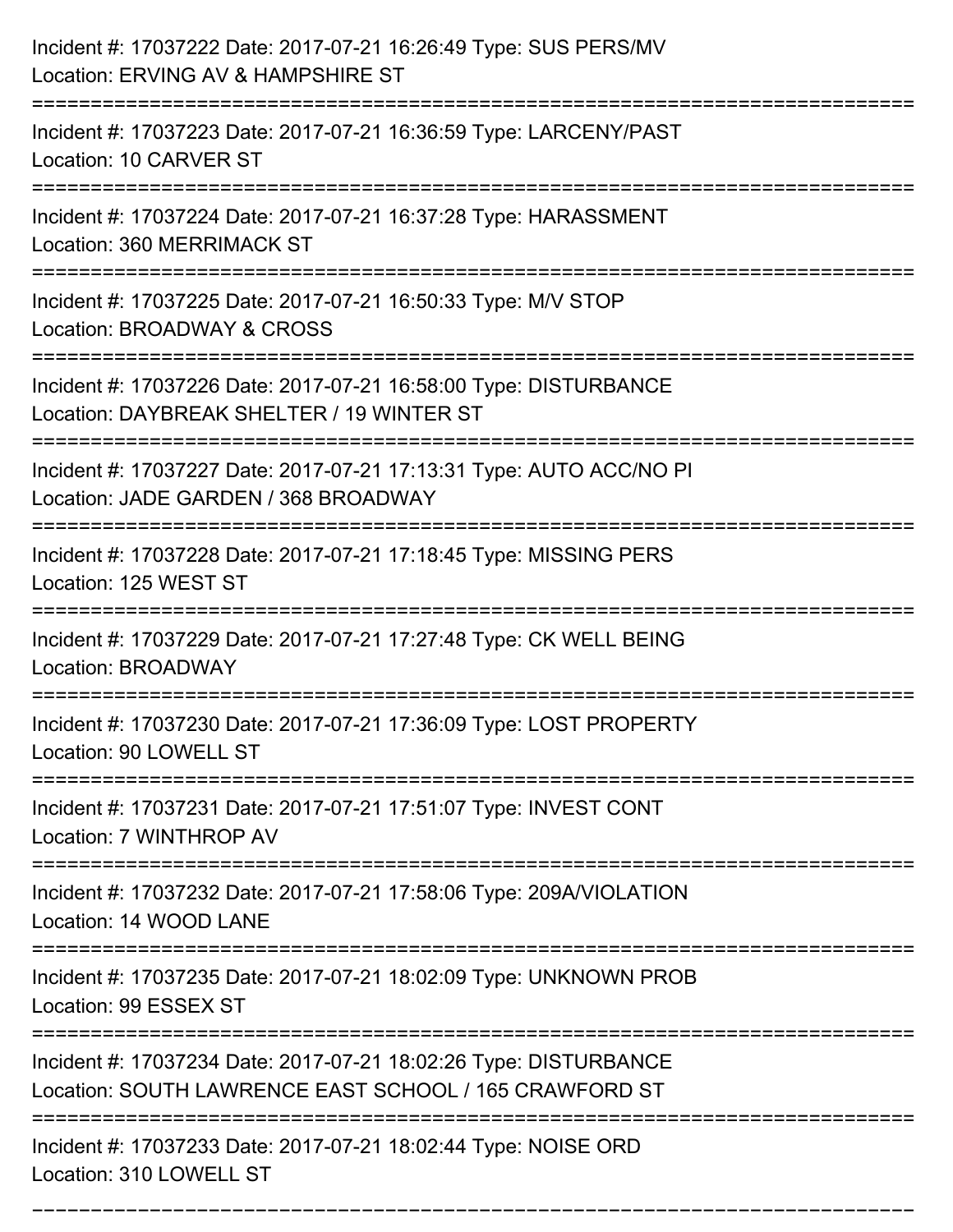| Incident #: 17037236 Date: 2017-07-21 18:04:35 Type: MV/BLOCKING<br>Location: 46 ARLINGTON ST                                |
|------------------------------------------------------------------------------------------------------------------------------|
| Incident #: 17037237 Date: 2017-07-21 18:07:24 Type: ALARM/BURG<br>Location: CITY HALL ANNEX / 237-255 ESSEX ST              |
| Incident #: 17037238 Date: 2017-07-21 18:19:40 Type: MAN DOWN<br>Location: LAWRENCE ST & PARK ST                             |
| Incident #: 17037239 Date: 2017-07-21 18:24:20 Type: UNKNOWN PROB<br>Location: 700 ESSEX ST                                  |
| Incident #: 17037240 Date: 2017-07-21 18:37:24 Type: EXTRA SURVEIL<br>Location: SOUTH LAWRENCE EAST SCHOOL / 165 CRAWFORD ST |
| Incident #: 17037241 Date: 2017-07-21 18:39:02 Type: ALARM/BURG<br>Location: BOSTON MARKET / 435 WINTHROP AV                 |
| Incident #: 17037242 Date: 2017-07-21 18:42:38 Type: M/V STOP<br>Location: ANDOVER ST & PARKER ST                            |
| Incident #: 17037243 Date: 2017-07-21 18:53:23 Type: M/V STOP<br>Location: ADVANCED / 73 WINTHROP AV                         |
| Incident #: 17037244 Date: 2017-07-21 18:55:21 Type: M/V STOP<br>Location: 11 EXCHANGE ST                                    |
| Incident #: 17037245 Date: 2017-07-21 18:58:47 Type: M/V STOP<br>Location: METHUEN ST & NEWBURY ST                           |
| Incident #: 17037246 Date: 2017-07-21 19:10:57 Type: M/V STOP<br>Location: CHESTNUT ST & LAWRENCE ST                         |
| Incident #: 17037249 Date: 2017-07-21 19:13:56 Type: LOST PROPERTY<br>Location: 90 LOWELL ST                                 |
| Incident #: 17037247 Date: 2017-07-21 19:22:57 Type: INVEST CONT<br>Location: 165 HAVERHILL ST                               |
| Incident #: 17037248 Date: 2017-07-21 19:25:06 Type: RECOV/STOL/MV<br>Location: 41 BRUCE ST                                  |
|                                                                                                                              |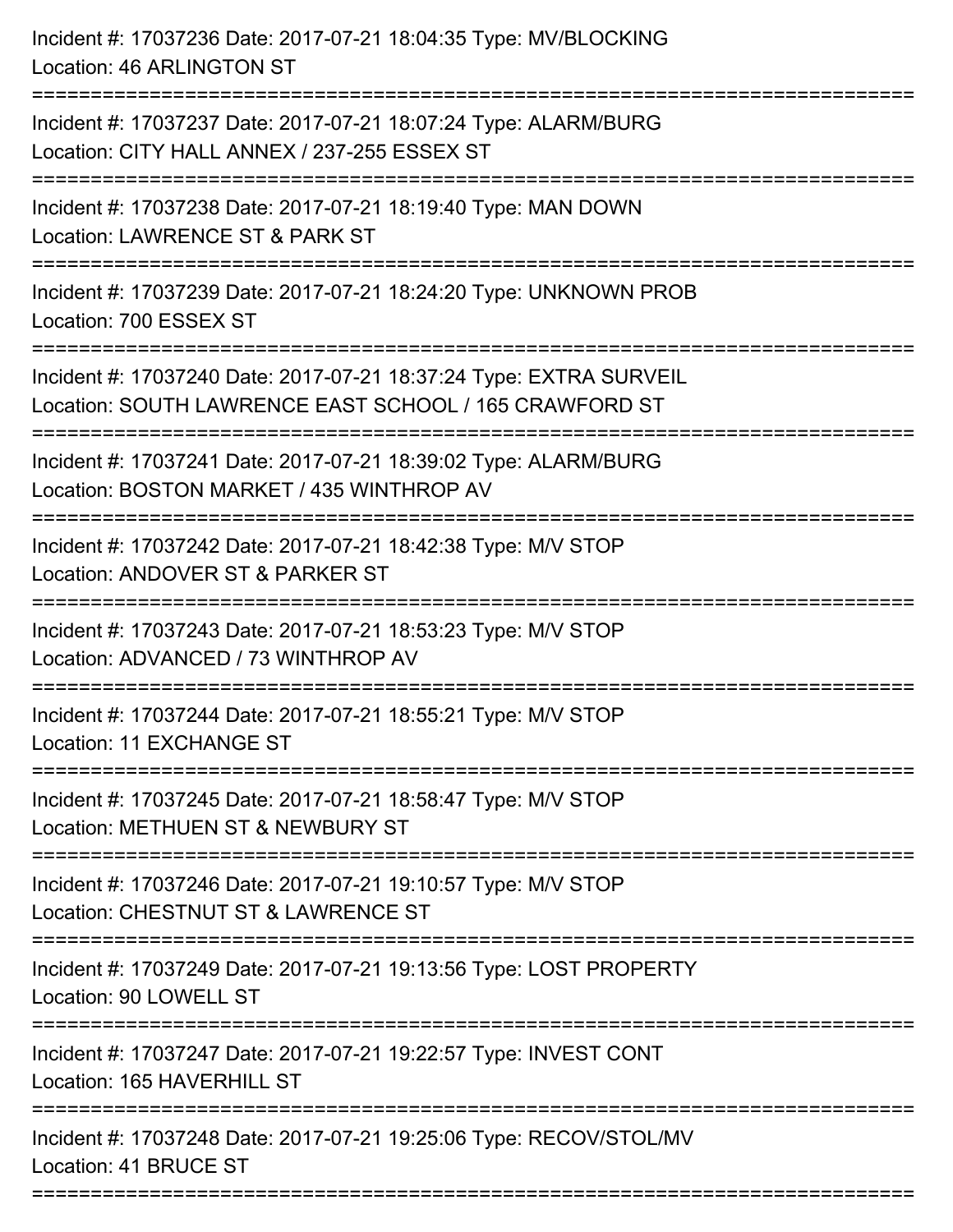Location: JACKSON ST & OAK ST

| Incident #: 17037251 Date: 2017-07-21 19:31:15 Type: ALARM/BURG<br>Location: MAACO / 660 S UNION ST            |
|----------------------------------------------------------------------------------------------------------------|
| Incident #: 17037252 Date: 2017-07-21 19:33:36 Type: MISSING PERS<br>Location: 143 BENNINGTON ST               |
| Incident #: 17037253 Date: 2017-07-21 19:37:49 Type: NOISE ORD<br>Location: 9 RHINE ST                         |
| Incident #: 17037255 Date: 2017-07-21 19:41:47 Type: ALARM/BURG<br>Location: LAWRENCE HIGH / 70-71 N PARISH RD |
| Incident #: 17037254 Date: 2017-07-21 19:41:49 Type: NEIGHBOR PROB<br>Location: 207 CRAWFORD ST                |
| Incident #: 17037256 Date: 2017-07-21 20:02:42 Type: M/V STOP<br>Location: 42 MONMOUTH ST                      |
| Incident #: 17037257 Date: 2017-07-21 20:11:20 Type: M/V STOP<br>Location: FOSTER ST & SALEM ST                |
| Incident #: 17037258 Date: 2017-07-21 20:15:22 Type: CK WELL BEING<br>Location: 10 VANDERGRIFT ST              |
| Incident #: 17037259 Date: 2017-07-21 20:25:47 Type: M/V STOP<br>Location: HAMPSHIRE ST & MYRTLE ST            |
| Incident #: 17037260 Date: 2017-07-21 20:26:31 Type: NOISE ORD<br>Location: 140 WOODLAND ST                    |
| Incident #: 17037261 Date: 2017-07-21 20:26:46 Type: M/V STOP<br>Location: BRUCE ST & THORNDIKE ST             |
| Incident #: 17037262 Date: 2017-07-21 20:29:16 Type: M/V STOP<br>Location: AMESBURY ST & ESSEX ST              |
| Incident #: 17037263 Date: 2017-07-21 20:30:00 Type: M/V STOP<br>Location: 192 BRUCE ST                        |
|                                                                                                                |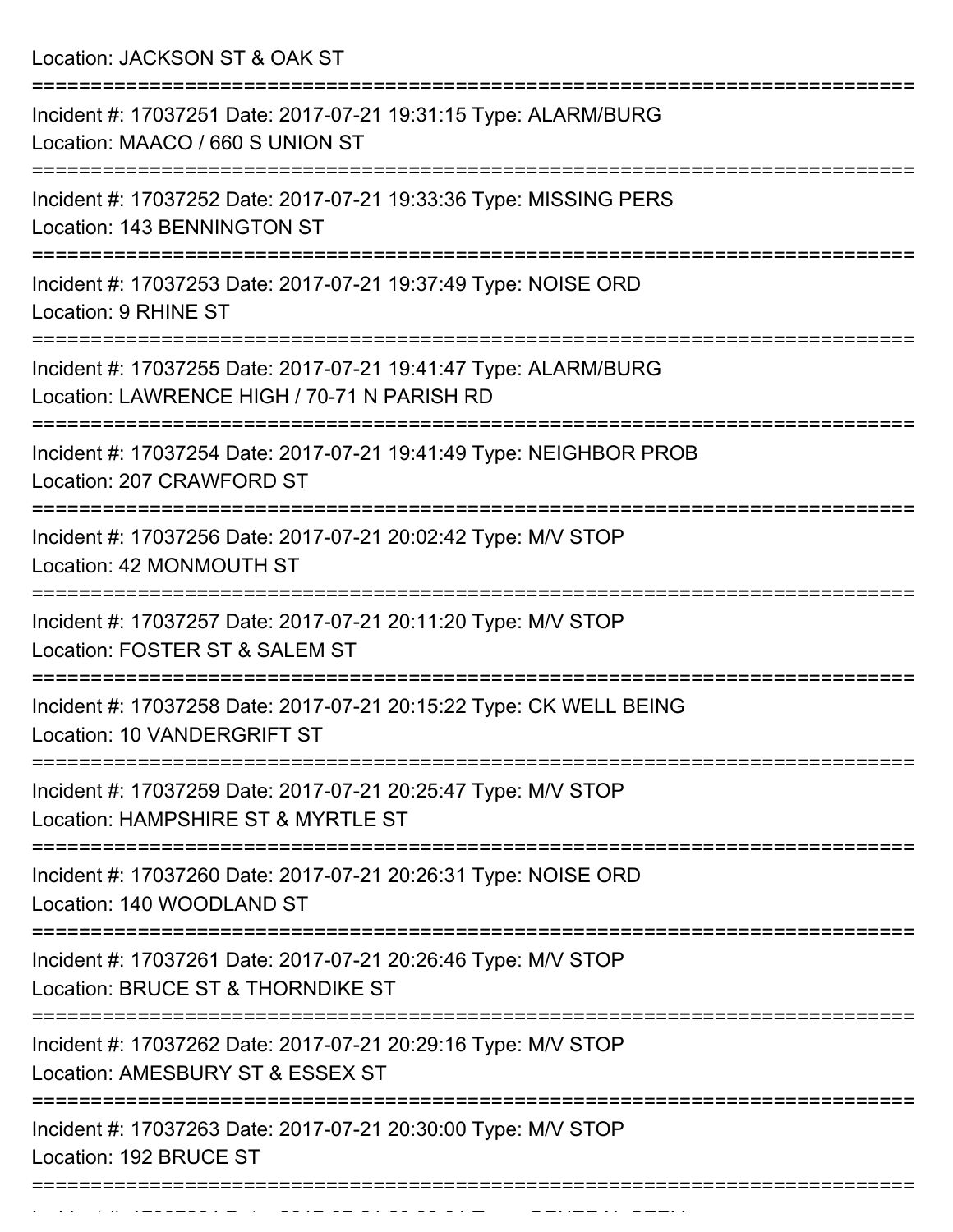Location: 360 MERRIMACK ST

| Incident #: 17037265 Date: 2017-07-21 20:32:44 Type: MEDIC SUPPORT<br>Location: BRUCE SCHOOL / 135 BUTLER ST |
|--------------------------------------------------------------------------------------------------------------|
| Incident #: 17037266 Date: 2017-07-21 20:40:37 Type: AUTO ACC/NO PI<br>Location: AUBURN ST & HAMPSHIRE ST    |
| Incident #: 17037267 Date: 2017-07-21 20:45:35 Type: FIRE<br>Location: BROADWAY & GREEN ST                   |
| Incident #: 17037268 Date: 2017-07-21 20:48:08 Type: NOISE ORD<br>Location: 418 HOWARD ST                    |
| Incident #: 17037269 Date: 2017-07-21 20:55:48 Type: M/V STOP<br>Location: 29 SARGENT ST                     |
| Incident #: 17037270 Date: 2017-07-21 21:00:06 Type: A&B PAST<br>Location: 182 SARATOGA ST FL 2              |
| Incident #: 17037271 Date: 2017-07-21 21:20:21 Type: DK (DRUNK)<br>Location: LAWRENCE STORE / 107 S UNION ST |
| Incident #: 17037272 Date: 2017-07-21 21:21:46 Type: NOISE ORD<br>Location: 310 LOWELL ST                    |
| Incident #: 17037273 Date: 2017-07-21 21:27:34 Type: NOISE ORD<br>Location: BRUCE ST & THORNDIKE ST          |
| Incident #: 17037274 Date: 2017-07-21 21:34:10 Type: NOISE ORD<br>Location: 112 MARSTON ST                   |
| Incident #: 17037275 Date: 2017-07-21 21:45:25 Type: EXTRA SURVEIL<br>Location: 44 MELVIN ST                 |
| Incident #: 17037277 Date: 2017-07-21 22:04:54 Type: MISSING PERS<br>Location: 6 ACTON ST                    |
| Incident #: 17037276 Date: 2017-07-21 22:06:07 Type: M/V STOP<br>Location: 342 BROADWAY                      |
|                                                                                                              |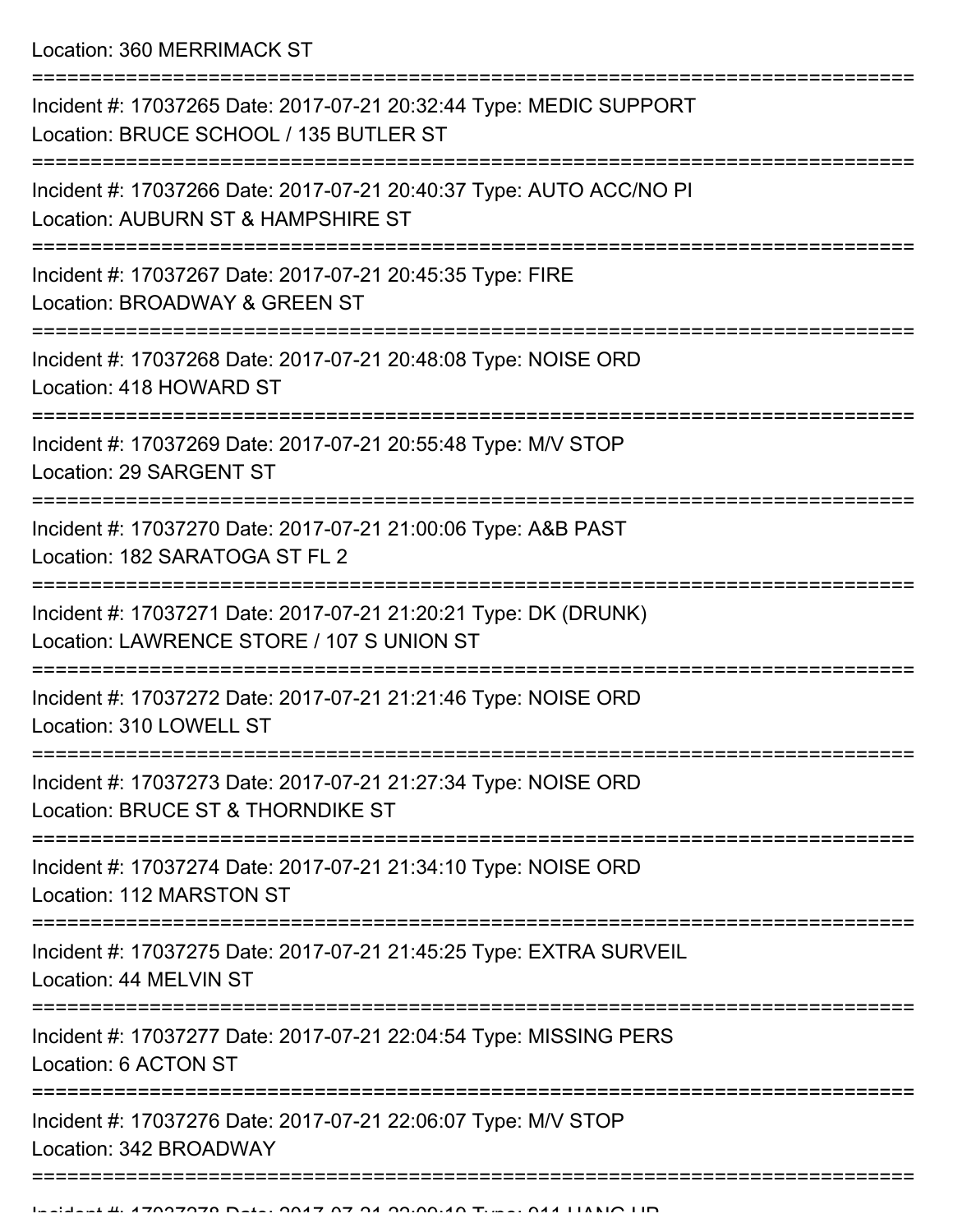| Location: POLANCO RESIDENCE / 1 BROOKFIELD ST                                                                                          |
|----------------------------------------------------------------------------------------------------------------------------------------|
| Incident #: 17037279 Date: 2017-07-21 22:11:05 Type: TRESPASSING<br>Location: GEISLER STATE POOL / 50 HIGH ST                          |
| Incident #: 17037280 Date: 2017-07-21 22:30:53 Type: M/V STOP<br>Location: 50 HIGH ST                                                  |
| Incident #: 17037281 Date: 2017-07-21 22:40:24 Type: ALARM/BURG<br>Location: CAMERON RESIDENCE / 15 WOOD LN                            |
| Incident #: 17037282 Date: 2017-07-21 22:42:18 Type: SPECIAL CHECK<br>Location: COMMONWEALTH DR<br>=================================== |
| Incident #: 17037283 Date: 2017-07-21 22:43:03 Type: M/V STOP<br>Location: 134 HIGH ST                                                 |
| Incident #: 17037284 Date: 2017-07-21 22:43:03 Type: LARCENY/PAST<br>Location: 288 HOWARD ST                                           |
| Incident #: 17037285 Date: 2017-07-21 22:45:44 Type: HIT & RUN M/V<br>Location: 66 FERRY ST#                                           |
| Incident #: 17037286 Date: 2017-07-21 22:47:46 Type: M/V STOP<br>Location: 169 HOWARD ST                                               |
| Incident #: 17037287 Date: 2017-07-21 23:00:38 Type: NOISE ORD<br><b>Location: 31 KENDRICK ST</b>                                      |
| Incident #: 17037288 Date: 2017-07-21 23:01:36 Type: INVESTIGATION<br>Location: TACO / 79 WINTHROP AV                                  |
| Incident #: 17037289 Date: 2017-07-21 23:06:14 Type: 911 HANG UP<br>Location: 136 HIGH ST                                              |
| Incident #: 17037291 Date: 2017-07-21 23:06:20 Type: DOMESTIC/PROG<br>Location: 204 PHILLIPS #2/2                                      |
| Incident #: 17037290 Date: 2017-07-21 23:06:35 Type: M/V STOP<br>Location: 205 ESSEX ST                                                |
|                                                                                                                                        |

Incident #: 17037292 Date: 2017-07-21 23:08:03 Type: NOISE ORD